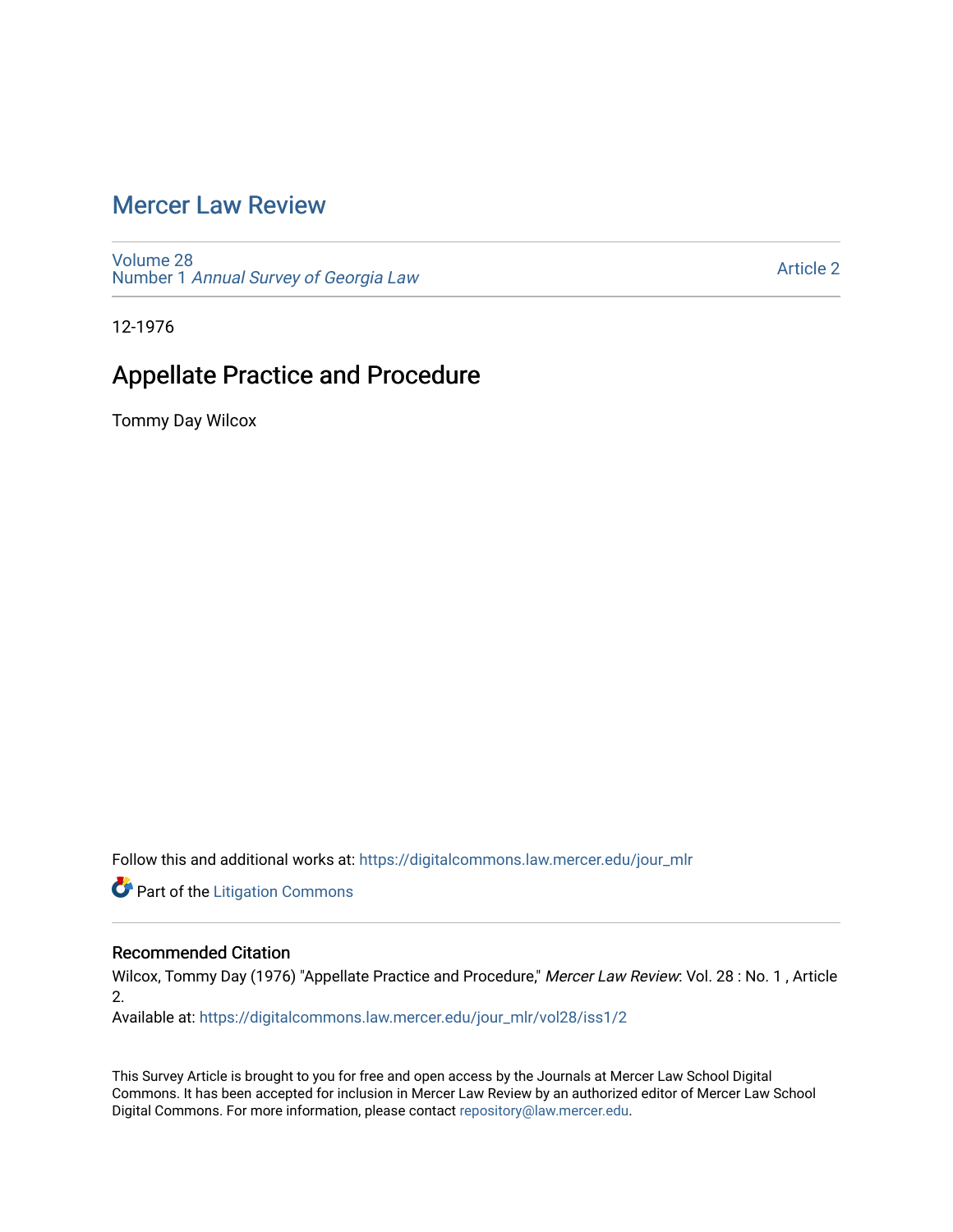# **Appellate Practice and Procedure**

### **By Tommy Day Wilcox\***

There were a number of significant cases decided by the appellate courts of Georgia during the past survey year in the area of appellate practice and procedure. The Georgia Supreme Court and the Georgia Court of Appeals handed down more than sixty opinions that turned in part on a consideration of the Appellate Practice Act of 1965, the rules of the appellate benches, and the case law which has evolved under these standards. The most noteworthy of these cases will be highlighted here under four general headings: Enumeration of Errors; Payment of Costs and Transcripts; Final Judgments; and Miscellany.

Unlike the activity in the case law area of appellate practice, the past year was marked by an absence of any legislative enactments and a lack of any significant changes in the rules of either the Georgia Supreme Court or the Georgia Court of Appeals. Whether this development indicates a general satisfaction of the courts and the bar with the Appellate Practice Act of 1965, as amended, and the present rules, remains to be determined.

#### **I. ENUMERATION OF ERRORS**

Rule 14(a) of the rules of both appellate courts provides in part:

(a) Time of filing **-** the enumeration of errors shall be filed with the clerk of this court within 20 days after the case is docketed in this office **... .** Failure to file the enumeration of errors within the time specified in these rules shall subject the offender to contempt. Failure to comply with with an order of this court directing the filing of the enumeration of errors shall cause the appeal to be dismissed.)

In most instances where the enumeration of errors is not filed within the 20-day period, the court, by order, gives the appellant additional time to perfect his appeal. However, if the enumeration of errors is not filed within the period set out in the order the appeal will be dismissed. In *Spencer v. Young,2* the appellant filed five days after the extension of time lapsed and the court of appeals dismissed the appeal. A similar fate was met by the appellants in *Worthington Financial Services, Inc. v. Ivey,3 Perrin v.*

<sup>\*</sup> Partner in the firm of James, Shipp & Wilcox, Macon, Georgia. Mercer University (A.B., 1965; J.D., 1973). Member of the State Bar of Georgia.

<sup>1.</sup> GA. CODE **ANN. §** 24-4514 (Supp. 1975).

<sup>2. 136</sup> Ga. App. 108, 220 S.E.2d 465 (1975).

<sup>3. 135</sup> Ga. App. 577, 218 S.E.2d 640 (1975).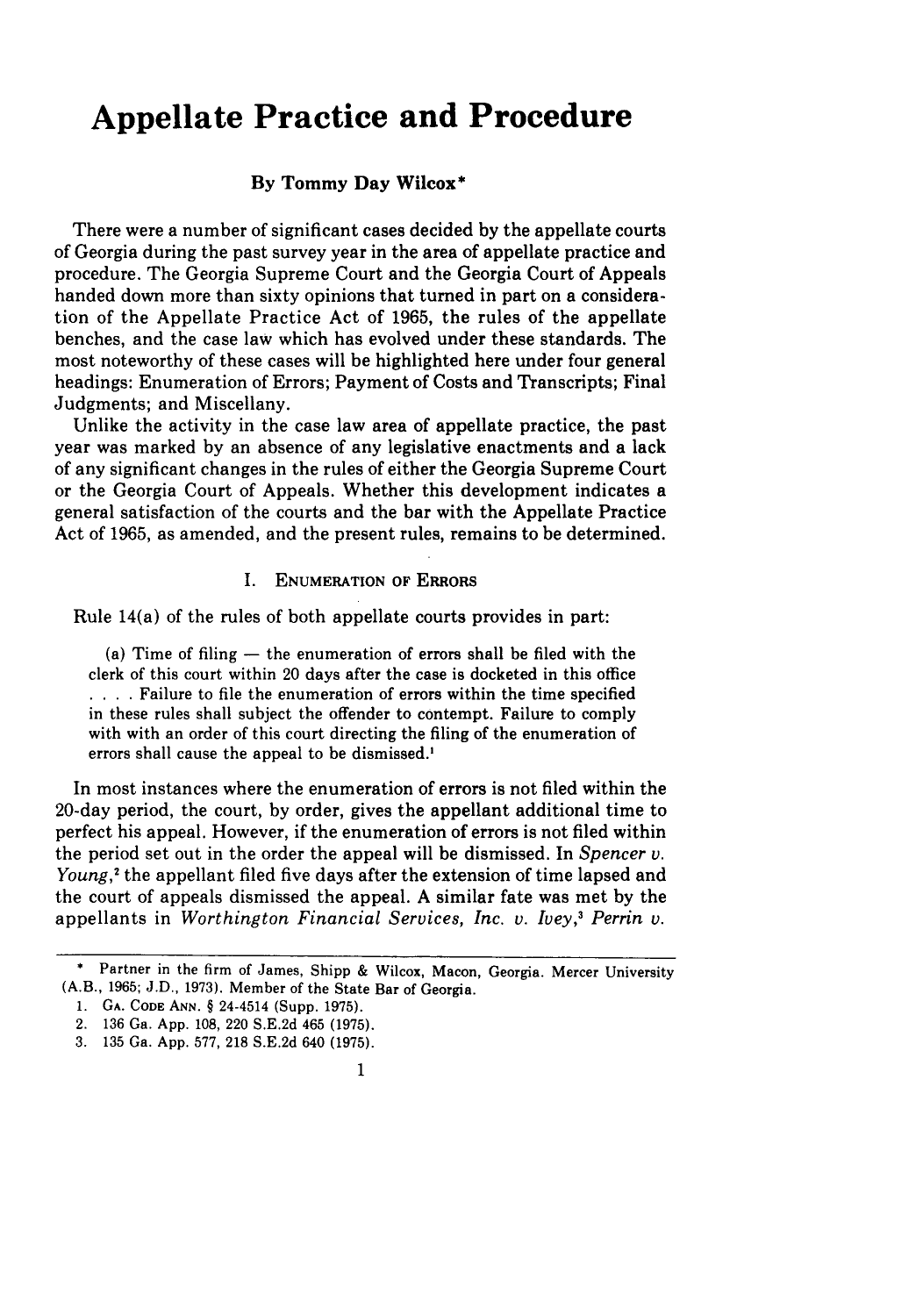#### *McDonald,'* and *Brown v. State.*

The opinions in the above noted cases were brief and are important to the appellant practitioner only to the extent that they emphasize a continued response by the appellate courts to the tardy appellant, *i.e., appeal dismissed.* One suspects, given this procedure in a number of cases in the past, that the attorney for the appellant may have decided, with the concurrence of his client, that the appeal did not have any merit. The failure to file the requested enumeration of errors was by design a means of ending the appellate process. This approach or procedure, however, is not condoned by the courts, and practitioners should note well the Georgia Supreme Court's decision in *Pettiford v. State.'*

In *Pettiford* the appellant was convicted of armed robbery and sentenced to six years in the penitentiary. Notice of appeal was timely filed by the appellant's employed counsel on July 15, 1975, and the case was docketed in the supreme court on September 19, 1975. No timely enumeration of errors was filed and the court issued its order on October 9, 1975, directing counsel to file the enumeration of errors by October 15, 1975. On November 24, 1975, the supreme court noted that counsel had neither filed an enumeration of errors nor a brief, found the attorney in contempt, and had his name stricken from the roll of attorneys authorized to practice before the Georgia Supreme Court. The court went on to review the merits of the appeal and the lower court's decision was upheld.

Justice Ingram dissented insofar as the opinion held counsel in contempt of court and disbarred him from practicing before the court. The thrust of his dissent was that the lawyer was never ordered to show cause why this action should not be taken and, therefore, was not given an opportunity to be heard. This lack of due process was unjustified in Justice Ingram's opinion. "I believe the essence of due process is fairness and that this lawyer has not received it in this case."7

Given the many decisions in the past where an appeal has been dismissed for lack of timely filing of enumeration of errors with no comment about the lack of diligence on the part of appellant's counsel, one senses that the attorney in the *Pettiford* case was singled out as an example. But, the fairness doctrine and Justice Ingram's due process argument aside, counsel for appellant in the future would be well advised to either file a timely enumeration of errors or file a motion to dismiss the appeal.

The sufficiency of the enumeration of errors on appeal following denial of a motion for summary judgment was considered by the Georgia Supreme Court in *Adams-Cates Co. v. Marler.8* The court granted certiorari in the

<sup>4. 234</sup> Ga. 239, 215 S.E.2d 470 (1975).

<sup>5. 236</sup> Ga. 333, **\_\_\_\_** S.E.2d **\_\_\_** (1976).

<sup>6. 235</sup> Ga. 622, 221 S.E.2d 43 (1975).

<sup>7.</sup> *Id.* at 623-24, 221 S.E.2d at 44-45 (1975).

<sup>8. 235</sup> Ga. 606, 221 S.E.2d 30 (1975).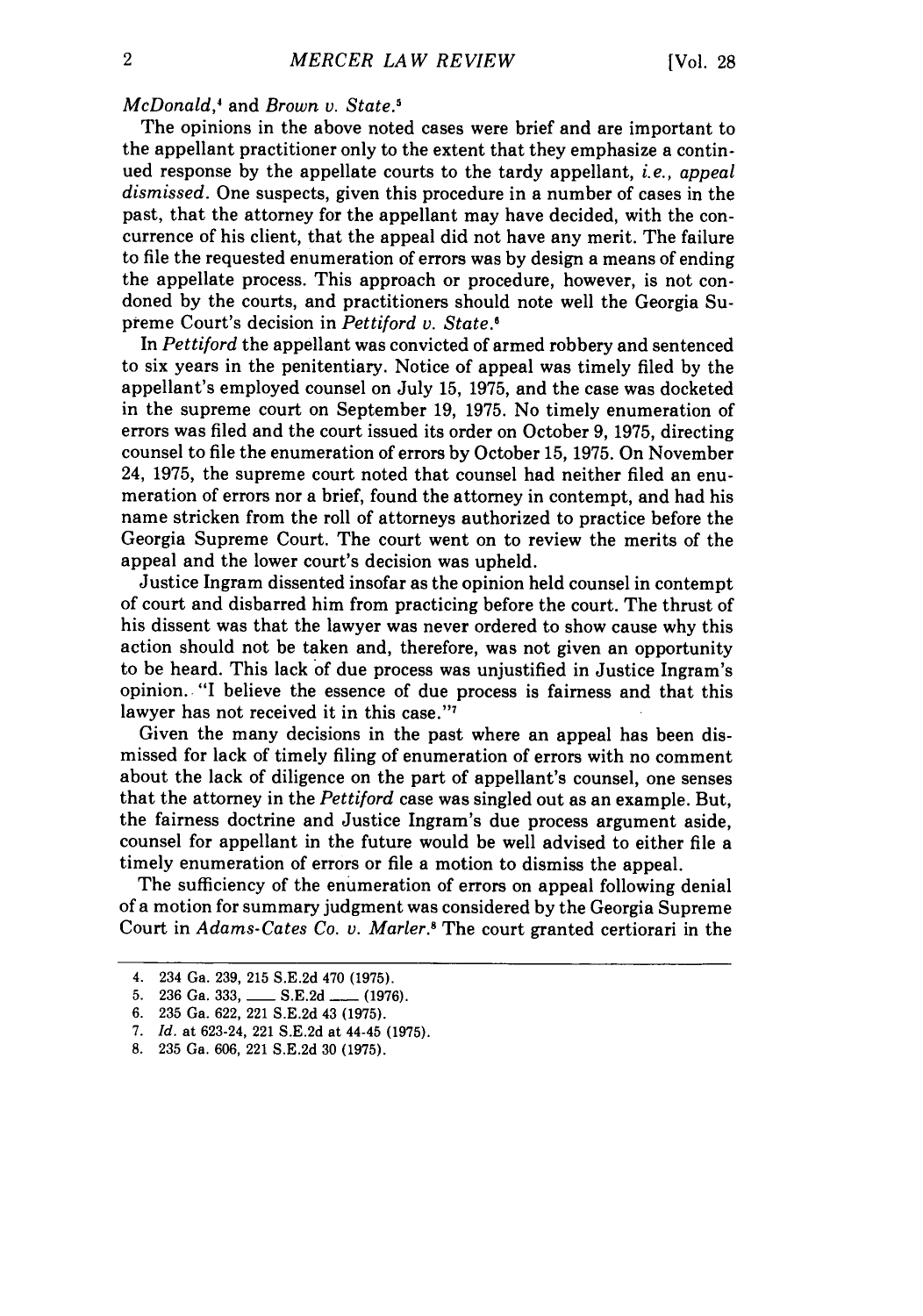case after the court of appeals concluded that the higher court's earlier decision in *Weaver v. Whaley9* mandated a non-consideration of the merits of the trial court's ruling where no enumerated error directly contested the trial court's decision on the summary judgment motion. " The supreme court clarified its decision in *Weaver* and set forth the following guidelines:

The correct rule with respect to the legal sufficiency of an enumeration of error is that it "need be only sufficient to point out the error complained of . **. . ."** *Puckett* v. Puckett, 222 Ga. 653 (151 S.E. 2d 767) (1966). "[Tihe subect matter need be indicated only in the most general way," *(Wall v. Rhodes,* 112 Ga. App. 572 (1) (145 S.E. 2d 756) (1965)), and if the error asserted is properly supported, as provided by the rules of the appellate court, it should be considered on the merits.<sup>11</sup>

In a similar case concerning the sufficiency of an appellant's notice of appeal following the lower court's grant of defendant's motion for directed verdict, the court of appeals citing *Holcomb v. Gray*<sup>12</sup> stated:

It is the policy of both appellate courts in Georgia to attempt to avoid dismissing appeals and to try to reach the merits of every case when it can be done consistent with the mandate of the law. <sup>13</sup>

In this same general area, the Georgia Court of Appeals served notice that even though a timely enumeration of errors is filed, where the brief in support of the enumeration of errors contains no accompanying reference to the record or transcript which would show that citations made in the brief have any bearing on the case before the court, this failure will constitute an abandonment and the enumerations will not be considered. In the case under consideration, appellant's argument and citation of authority consisted of nothing more than quotations from three decisions of the court of appeals on the general subject of adequate compensation and consequential damages in a condemnation case.<sup>14</sup> It is clear the appellate courts expect something more.

### II. PAYMENT OF COSTS AND TRANSCRIPTS

Appellant's failure to pay the costs for preparation of the transcript and record or file a pauper's affidavit in the lower court was the basis for two adverse judgments during the survey year.<sup>15</sup> In each case the appellant

<sup>9. 233</sup> Ga. 635, 212 S.E.2d 812 (1975).

<sup>10.</sup> Adams-Cates Co. v. Marler, 135 Ga. App. 298, 217 S.E.2d 398 (1975).

<sup>11. 235</sup> Ga. at 606, 221 S.E.2d at 31.

<sup>12. 234</sup> Ga. 7, 214 S.E.2d 512 (1975).

<sup>13.</sup> Johnson v. Daniel, 135 Ga. App. 926, 927, 219 S.E.2d 579, 580 (1975).

<sup>14.</sup> McCollum Mfg. Co. v. Dep't of Transp., 135 Ga. App. 815, 218 S.E.2d 926 (1975).

<sup>15.</sup> Elliott v. Walton, 136 Ga. App. 211, 220 S.E.2d 696 (1975) and Haynes v. City of Lake City, 136 Ga. App. 112, 220 S.E.2d 33 (1975).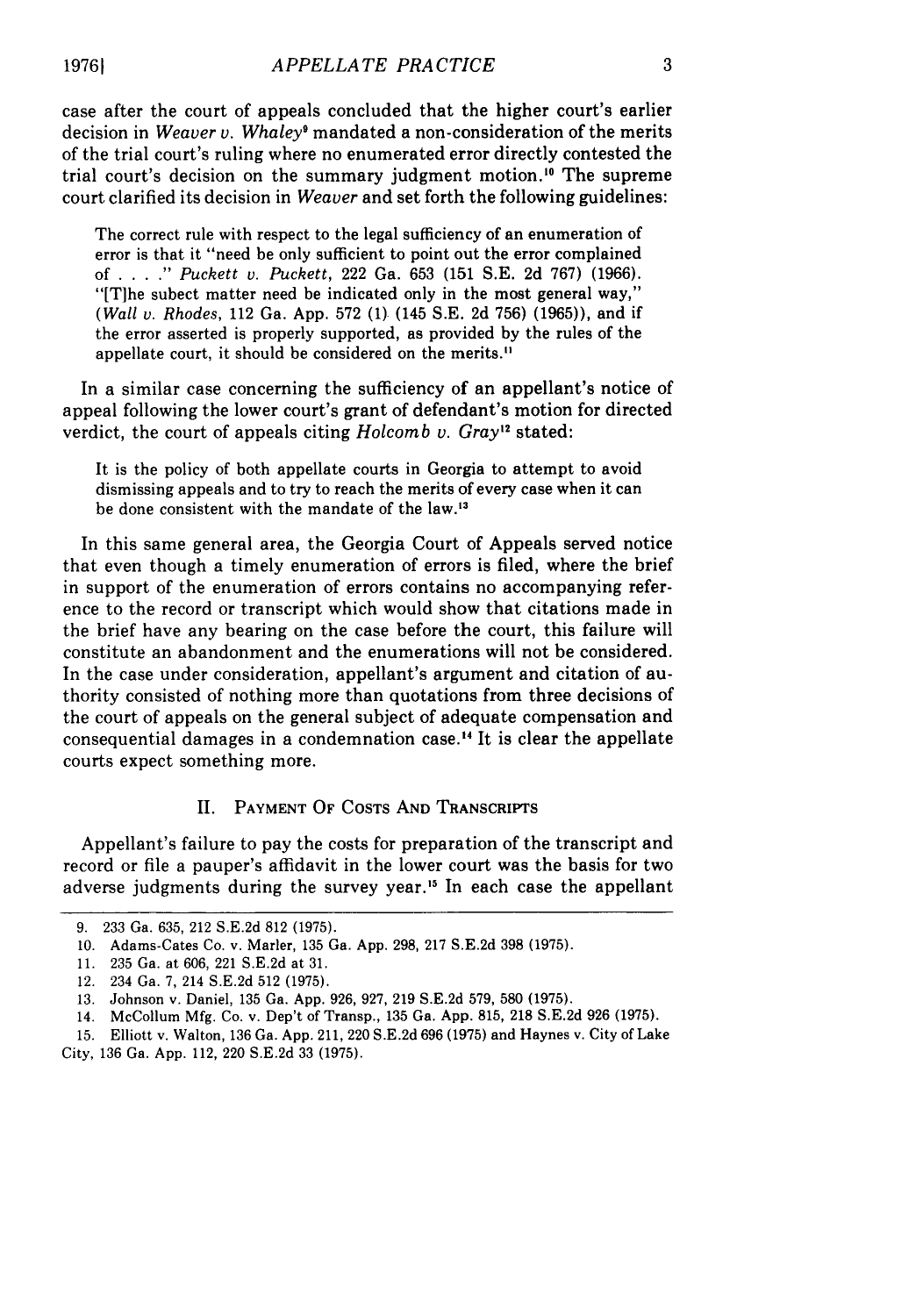attempted to salvage his appeal by filing an untimely pauper's affidavit but to no avail. Both of these cases were civil in nature and the record was not forwarded to the higher court in either action because the cost bill was not paid. Dictum in one of the cases, however, indicates that the rule continues to be that where the record is transmitted even though the costs remain unpaid, the appellate court will consider the matter on its merits.' Unfortunately, the appellants here were not the beneficiaries of such a fortuitous occurrence.

In last year's survey article, the following language in *Interstate Corp. v. Appel"* was praised as signaling a more liberal attitude on the part of the supreme court with respect to reviewing the merits of a case even though the record on appeal was incomplete.

In any event, we now hold that the Appellate Practice Act requires that appeals from final judgments be determined on their merits if at all possible, and the absence in the appellate record of existing transcripts or documents, available in the trial court, is not ground to refuse consideration of enumerated errors on their merits. In every case the appellee has ample opportunity to designate anything in the record or the transcript of the evidence that has not been designated **by** the appellant. We believe that the ends of justice are better served **by** allowing the appellant or the appellee to send up through the clerk of the trial court additional available documents or transcripts that will enable the appellate courts to render decisions on the merits.<sup>18</sup>

*Appel* notwithstanding, there were a number of cases this past year that were affirmed on appeal without a consideration of the merits of appellant's enumeration of errors because a copy of the transcript was not transmitted to the higher court." *Appel,* therefore, should not be read too broadly and practitioners should continue to be alert regarding the timely preparation and transmittal of a transcript and record. And, as the appellant in *Savage v. Savage*<sup>20</sup> learned, the duty of overseeing the preparation and transmittal is on counsel for the appellant, not the clerk of the court.

Where appellant's only justification for failing to file a transcript on time in the trial court is an alleged oral agreement with opposing counsel that

**17. 233** Ga. 649, 212 **S.E.2d 821 (1975).**

20. 234 Ga. **853, 218 S.E.2d 568 (1975).**

**<sup>16.</sup>** Elliott v. Walton, **136** Ga. **App.** 211, 212, 220 **S.E.2d 696, 697 (1975).**

**<sup>18.</sup>** *Id.* at **651,** 212 **S.E.2d** at **823;** *see also* Wilcox, *Appellate Practice and Procedure,* **27 MERCER** L. **REV. 1 (1975).**

**<sup>19.</sup>** Canon v. Canon, **236** Ga. **99,** 222 **S.E.2d 381 (1976);** Anderson v. Anderson, **235** Ga. **115, 218 S.E.2d** 846 **(1975);** Taylor v. Whitmire, 234 Ga. 449, **216 S.E.2d 310 (1975);** Herring v. Herring, 134 Ga. **App. 766, 216 S.E.2d** 641 **(1975);** Diamond v. Chatham County Bd. of Tax Assessors, **135** Ga. **App.** 645, **218 S.E.2d 657 (1975);** Knighton v. **FNB** Financial Co., 134 Ga. **App. 807, 216 S.E.2d 365 (1975);** Johnson v. Clements, **135** Ga. **App.** 495, 218 **S.E.2d 109 (1975);** Herrell v. Biddy, **137** Ga. **App. 9, 223 S.E.2d 23 (1975);** and, Best Buy Hosiery of Ga., Inc. v. William Miller Associates, 134 Ga. **App.** 472, **215 S.E.2d 25 (1975).**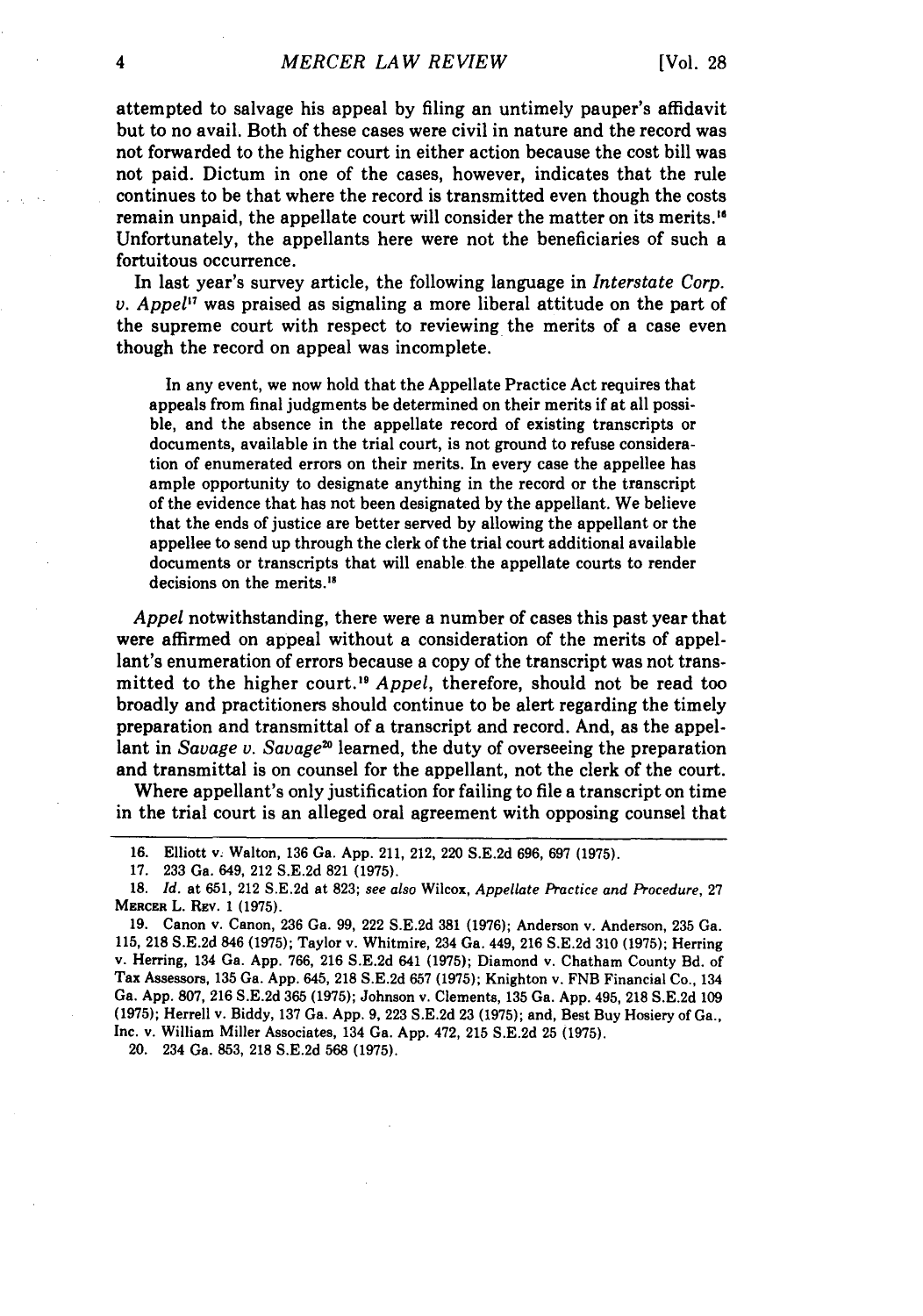the time for filing would be extended and the record does not show such an agreement and no order extending the time for filing is entered, the judgment of the trial court will be affirmed. This is especially true where, as in *Taylor v. Whitmire,2'* counsel for appellee moves to dismiss and denies there was any such agreement to extend the time. It is apparent from a reading of the cases that extensions of time for filing the transcript are easily obtained but, again, it is the duty of counsel for the appellant to see that the order is obtained and entered in the record.

On the criminal side the Georgia Supreme Court clarified its earlier decisions in *McAuliffe v. Rutledge"* and *Cunningham v. State23* regarding late filing of the transcript where the proceeding is criminal in nature. These two opinions held that the appellate court should entertain and decide a criminal appeal on its merits even though counsel for the appellant had either failed to have the transcript transmitted or did so in an untimely manner. The theory was the criminal defendant had been ineffectually represented by counsel at trial. Of course, when the appellate court grants an affirmance of the conviction on reviewing the merits of the case the state has no interest in pressing its motion to dismiss the appeal. This result is evidenced by the state's non-action in *Ingram v. State.'* However, where the appellate court reverses the lower court conviction on review after denial of the state's motion to dismiss the appeal, the state will not be content.

This brings us to a consideration of *Denson v. State*.<sup>25</sup> The court of appeals reversed the trial court's dismissal of the defendant's appeal on the grounds of an inexcusable delay in transmitting the record to the appellate court. The court of appeals considered itself bound by the supreme court cases of *McAuliffe* and *Cunningham.* The Georgia Supreme Court reversed the court of appeals' decision on certiorari concluding that the middle bench had misinterpreted and misapplied the higher court's decisions.<sup>26</sup> The *Denson* decision limits the effect of *McAuliffe* and *Cunningham* and warns defendants that inexcusable delay in filing the transcript will result in dismissal of their appeals.

A person convicted of a crime in a trial court in this state is not entitled to have his conviction reviewed as a matter of right by an appellate court. He must pursue applicable statutory requirements. A convicted party can, by his own conduct or by his conduct in concert with that of his attorney, forfeit his appeal. $27$ 

- 26. State v. Denson, 236 Ga. 239, **\_\_\_\_** S.E.2d **\_\_\_** (1976).
- 27. *Id.* at 240, \_\_\_\_ S.E.2d at \_\_\_\_ (1976).

<sup>21. 234</sup> Ga. 449, 216 S.E.2d 310 (1975).

<sup>22. 231</sup> Ga. 745, 204 S.E.2d 141 (1974).

<sup>23. 232</sup> Ga. 416, 207 S.E.2d 48 (1974).

<sup>24. 134</sup> Ga. App. 935, 216 S.E.2d 608 (1975).

<sup>25. 134</sup> Ga. App. 876, 216 S.E.2d 606 **(1975).**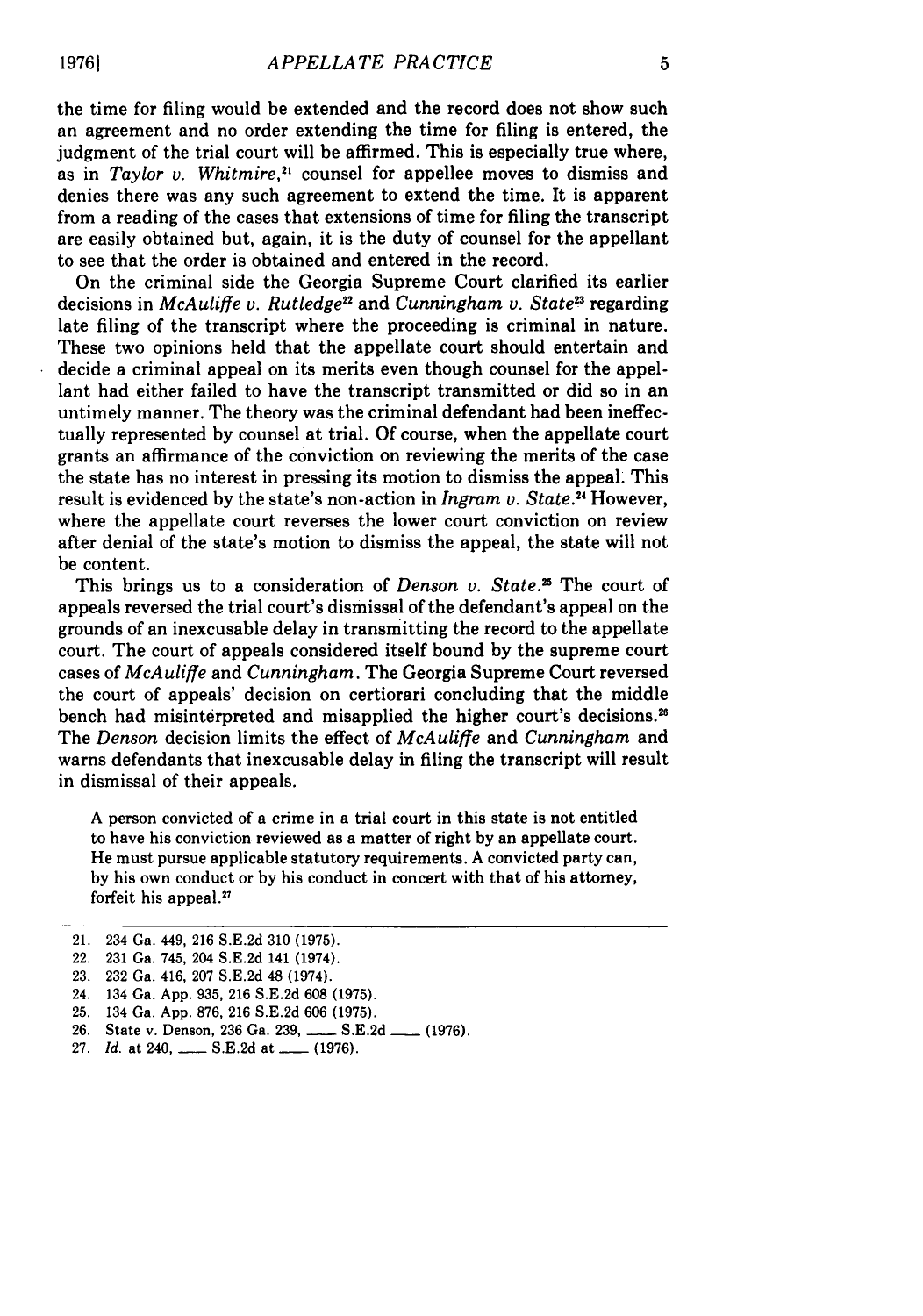A practice and procedure note for counsel for the appellee seeking to have appellant's appeal dismissed because a transcript is not filed in a timely fashion was offered by the Georgia Supreme Court in *Gilman Paper Co. v. James.2* In the past, case law dictated that counsel file a motion to dismiss the appeal in the trial court and if an adverse ruling resulted a new motion to dismiss the appeal had to be filed in the appropriate appellate court. Authority for this procedure in the respective appellate courts was found in *McDonald v. Rogers29* and *Gilmore v. State.3 <sup>0</sup>*The *Gilman Paper* case overrules the prior decisions, and now the procedure for appellees seeking dismissal of an appeal for a tardy filing of the transcript by the appellant is to appeal the trial court's judgment directly rather than submitting a new motion to dismiss.

#### III. FINAL JUDGMENTS

Is a final judgment assessing attorney's fees during the discovery stage of a case sufficient to support an appeal? Yes, and then, no. The court of appeals in the April term concluded that an appeal would be proper<sup>31</sup> and then in the September term overruled its earlier pronouncement.32 The prevailing opinion reasoned that an order for attorney's fees incurred in responding to interrogatories or depositions is an interlocutory order and, therefore, subject to the provisions of the Appellate Practice Act of 1965 relating to certificates of immediate review. In other words, ". **.** . the cause is still pending on its merits and requires a certificate of review to be viable."<sup>33</sup> Judge Deen admits, nevertheless, that the judgment as to attorney's fees is final as to one material party in the proceeding, *i.e.,* the attorney.<sup>34</sup> There was a six page dissent, so there is hope.

The appellate courts continue to hold that denials of motions to set aside dismissals of complaints<sup>35</sup> and motions to vacate judgments<sup>36</sup> are not final judgments from which appeals may be had and they cannot toll the time for filing an appeal. The order dismissing the complaint and the judgment under attack are the key rulings and both start the time running for the filing of a timely notice of appeal.

On two occasions during the most recent survey period, appeals were taken following oral pronouncements of rulings and on each such occasion the appellate court refused to consider the appeal. $37$  There was simply

<sup>28. 235</sup> Ga. 348, 219 S.E.2d 447 (1975).

<sup>29. 229</sup> Ga. 369, 191 S.E.2d 844 (1972).

<sup>30. 127</sup> Ga. App. 249, 193 S.E.2d 219 (1972).

<sup>31.</sup> Marchman v. Head, 135 Ga. App. 475, 218 S.E.2d 151 (1975).

<sup>32.</sup> General Recording Corp. v. Chadwick, 136 Ga. App. 213, 220 S.E.2d 697 (1975).

<sup>33.</sup> *Id.* at 214, 220 S.E.2d at 698 (1975).

<sup>34.</sup> *Id.*

<sup>35.</sup> Azar v. Westview Cemetery, Inc., 134 Ga. App. 682, 215 S.E.2d 719 (1975).

<sup>36.</sup> Gresham v. John Roth Associates, 134 Ga. App. 691, 215 S.E.2d 538 (1975).

<sup>37.</sup> Crowell v. State, 234 Ga. 313, 215 S.E.2d 685 (1975); and *In re* Thomas, 134 Ga. App.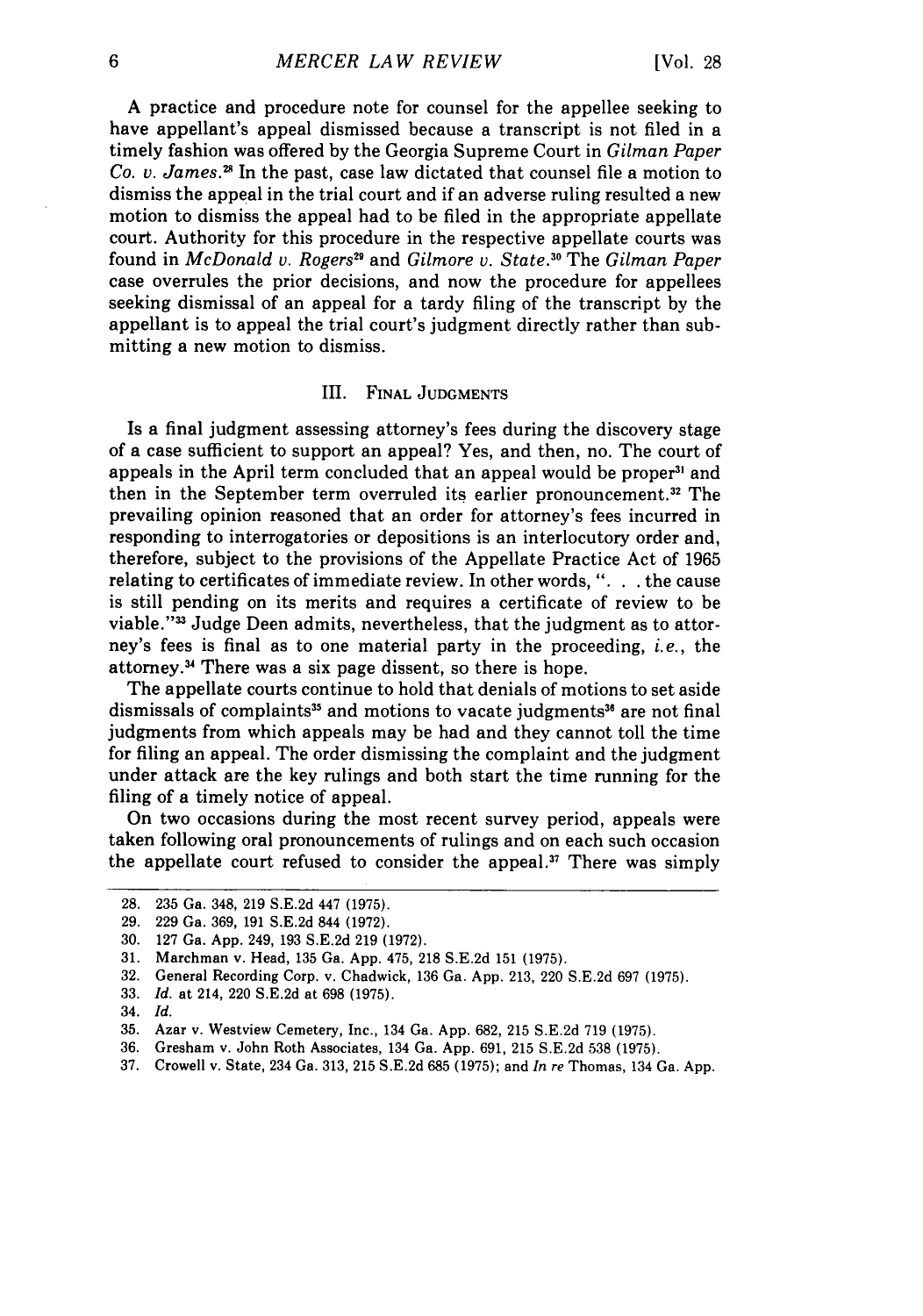nothing to appeal in that the judgment is not effective until it is signed by the judge and filed with the clerk. Interestingly, one of these appeals originated from a citation for contempt of court against the attorney who in turn filed her own appeal.<sup>38</sup>

There were fewer cases dismissed this past year because of the appealing party's failure to obtain a certificate of immediate review. There continues to be some confusion, however, regarding when a certificate is necessary. The following appeals were dismissed as premature and, therefore, nonappealable absent a certificate of immediate review. *Gordon v. Gordon,39* appeal from a judgment granting a new trial; *Bouldin v. Mote,"0* appeal from an order vacating and setting aside a default judgment; *Trump v. Scott Exterminating Co.,4* appeal from dismissal of plaintiff's action where defendant's counter-claim is still pending; *Spikes v. Carter Realty Co.* **,"2** and *Mulligan v. Scott, <sup>3</sup>*appeal from an order which adjudicates with respect to fewer than all the claims or all the parties.

### IV. MISCELLANY

Perhaps the most significant decision during the most recent year was *Gillen v. Bostick44* which overruled the supreme court's earlier opinion in *Herrington v. Herrington."* The *Herrington* case stood for the proposition that even though a final judgment has been prepared and signed by the judge, if the notice of appeal was filed before the judgment is actually filed with the clerk, then the appeal must be dismissed.<sup>46</sup> This ruling proved to be a stumbling block for many unwary appellants. In the *Gillen* case the final order finding appellant in contempt in a domestic case was dated December 20, 1974, and the judgment was entered January 15, 1975. But appellant's notice of appeal was filed January 7, 1975, before the entry of the judgment, and under the rule in the *Herrington* case the appeal from the court's order was subject to prompt dismissal. However, relying on a Fifth Circuit Court of Appeals' case, *Markham v. Holt*,<sup>47</sup> and citing what the court considered the spirit of 9 MOORE'S FEDERAL PRACTICE 119,  $\S$  110.08(2) (1974), the court held that it had jurisdiction of the appeal.<sup>48</sup> This decision represents an enlightened approach to appellate practice and

- 43. 134 Ga. App. 815, 217 S.E.2d 307 (1975).
- 44. 234 Ga. 308, 215 S.E.2d 676 (1975).
- 45. 230 Ga. 94, 195 S.E.2d 654 (1973).
- 46. *Id.*
- 47. 369 F.2d 940 (5th Cir. 1966).

<sup>728, 215</sup> S.E.2d 735 (1975).

<sup>38.</sup> *In re* Thomas, 134 Ga. App. 728, 215 S.E.2d 735 (1975).

<sup>39. 236</sup> Ga. 99, 222 S.E.2d 380 (1976).

<sup>40. 136</sup> Ga. App. 73, 220 S.E.2d 79 (1975).

<sup>41. 135</sup> Ga. App. 473, 218 S.E. 2d 149 (1975).

<sup>42. 136</sup> Ga. App. 648, 222 S.E.2d 154 (1975).

<sup>48.</sup> Gillen v. Bostick, 234 Ga. 308, 310-11. 215 S.E.2d 676, 678 (1975).